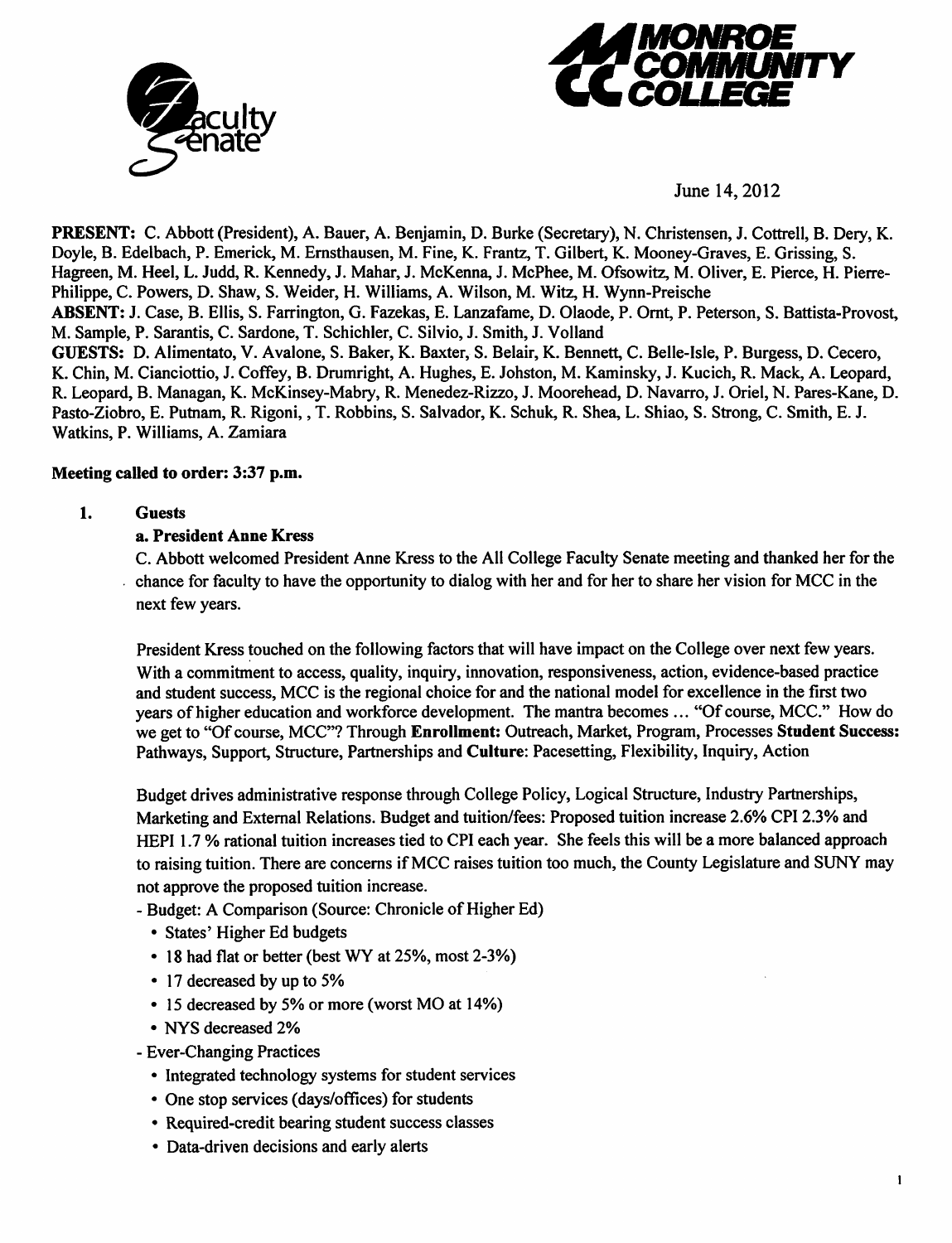- Faculty/staff research into practice that creates change
- Agility and timely responsiveness in programming
- State policies & accreditation standards drive completion & assessment

The "New" Enrollment Funding: *Then:* Enrollment Now: Enrollment, Progress, Completion

New Budget Reality

- Up to  $1/3$  comes through Pell
- Students provide almost  $\frac{1}{2}$
- NYS considering PBF (Performance Based Funding)
	- About finish, not just start

Changes need communication... Direct & Frequently

President Kress explained all of the ways she communications with the College Community:

Formal

- Wednesday Message
- Weekly Messages (copied to FS president)
- Monthly Celebrations
- Message to College Community
- Informal
- Open Door/Email/Phone
- Faculty:
- Invite me
- Ask me
- Suggest & Act on change
- Engage in shared, participatory & informed governance
- Don't Rely on Rumor

# *2. Announcements*

- a. C. Abbott thanked the President's Office for providing the refreshments today.
- b. C. Abbott announced that David Shaw would serve as the faculty liaison on the Assessment Committee for the New Strategic Plan.
- c. C. Abbott thanked Carmen Powers and the Professional Development Committee members for yesterday's thought provoking Professional Development day. She would like the discussion to keep going and encouraged the Senators and their constituents to forward her and C. Powers their ideas on how to promote culture change college wide.
- d. C. Abbott welcomed all new Senators whose terms will start in the Fall. She also thanked the following outgoing Senators for their time and service to the Senators: Lori Judd, Karen Frantz, Bonnie Dery, Chris Sardone, Battista-Provost, Steve Weider, Carmen Powers, Athesia Benjamin, Robert Kennedy, Janice Volland and Jim McKenna.
- 3. *Student Announcements:* No student announcements
- *4. The minutes from the May 17,2012 Faculty Senate Meeting were approved.*
- *5. Action Items:*

## *b. Curriculum Proposals 1 New Program: NP1 CERT Disability Professional: Entry Level Certificate*

*Discussion:* A questions was asked to clarify the target student for the program. There was discussion regarding the English and Mathematic requirements. *Motion:* To endorse the proposed new program

*Motion seconded Vote:* Approved: 31 Opposed: 0 Abstention: 0 *Motion passed*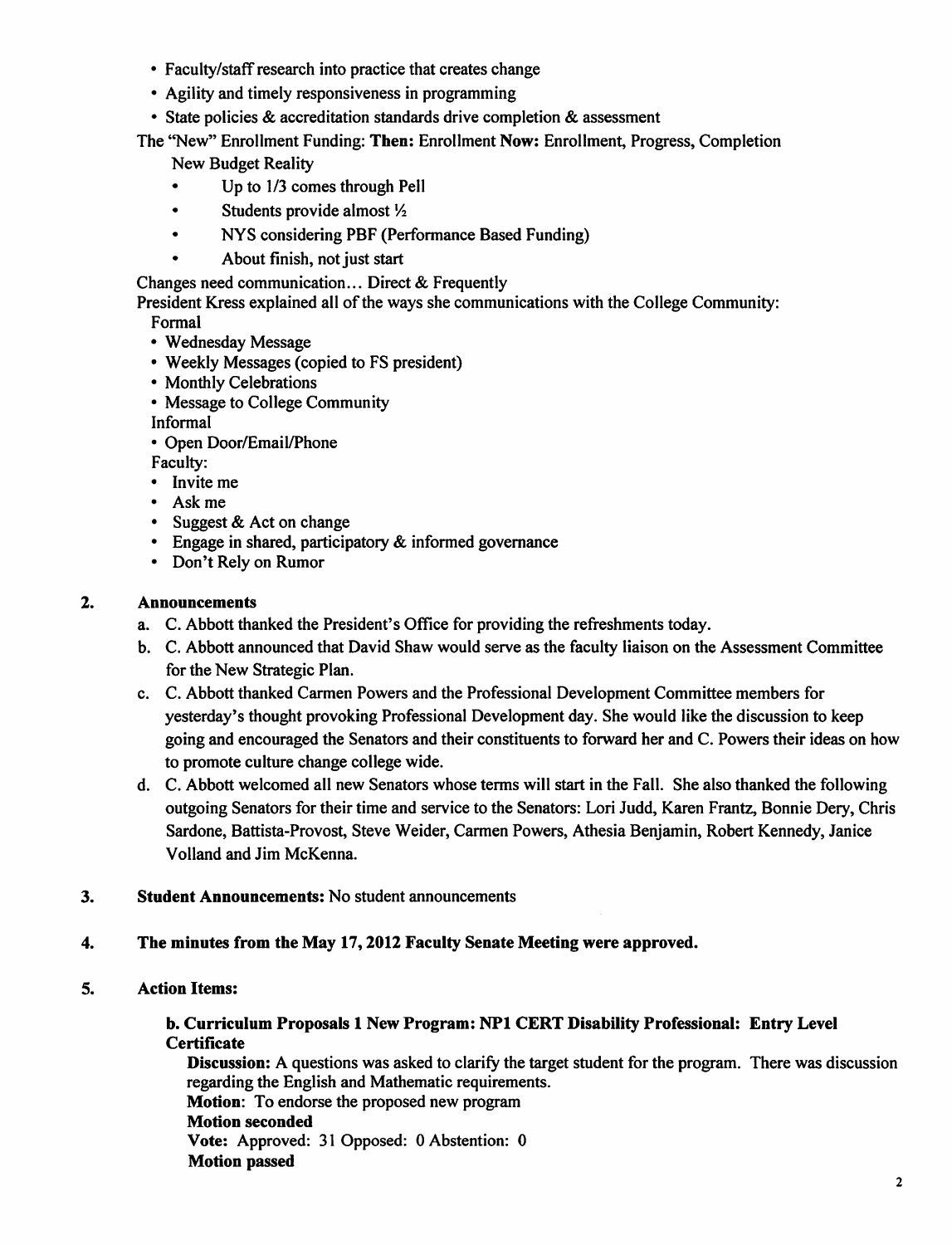# *a. Curriculum Proposals: 1 Program Revision: PR11S A.A.S. Entrepreneurial and Applied Business Studies*

*Discussion:* no discussion *Motion:* To endorse the proposed program revision *Motion seconded Vote:* Approved: 31 Opposed: 0 Abstention: 0 *Motion passed*

# *6. Standing Committee Reports*

## *Academic Policies* **(E.** *Grissing)*

E. Grissing state that the committee had reviewed a proposal this semester regarding academic suspension prepared by M. Fine and C. Alonzo that was forwarded to them by K. McKinsey-Mabry. The proposal is to change the academic suspension process to once a year rather than the current practice oftwice per year. The change would alleviate the rush to complete the process during January intersession. There isn't a Faculty Senate Resolution addressing the timeframe for academic suspension. The Committee is in favor ofthe change and made several suggestions to help with the transition and assist students with suspensions. The committee's proposal and recommendations have been forwarded to S. Salvador and M. Fine. H. Williams suggests that the suspension procedure should be outlined in writing to avoid confusion over students being suspended for behavioral issues. M. Fine stated that this would be clarified in the suspension letter sent to the students.

## *Curriculum Proposals (H. Wvnn-Preische)*

- H. Wynn-Preische stated that the curriculum committee has given final approval to the following: 3 New Courses: NC6S HUM135 Roles and Responsibilities in Disability Support Services NC9S MTH 080 Preparation for Statistics NCIOSPOR 102 Elementary Portuguese II 2 Course Revisions: CR23S ENG 101 College Composition CR16S ACD 246 Alcohol/Chemical Dependency Internship Seminar 1 Course Deactivation: CD2S IDE 100 - Interior Decoration and Design 2 Course Learning Outcomes: C08F ENG 101 College Composition C051S ART 101 Art Essentials 1 Program Revision: PR1IS A.A.S Entrepreneurial and Applied Business Studies 1 New Program: NP1CERT Disability Professional: Entry Level Certificate - The curriculum committee has submitted the following to the Faculty Senate for Vote: 1 Program Revision:<br>PR11S A.A.S. En Entrepreneurial and Applied Business Studies 1 New Program: NP1 CERT Disability Professional: Entry Level Certificate - The Curriculum Committee has posted the following for Faculty Review until June 27,2012: 1 Achievement Award: AA1S CERT Transition and Postsecondary Program for Students with Intellectual Disabilities 2 Course Revisions: CR21S EMS 101 Certified First Responder CR20S EMS 110 Emergency Medical Technician

*Curriculum Special Projects (M. Ernsthausen)*

No report.